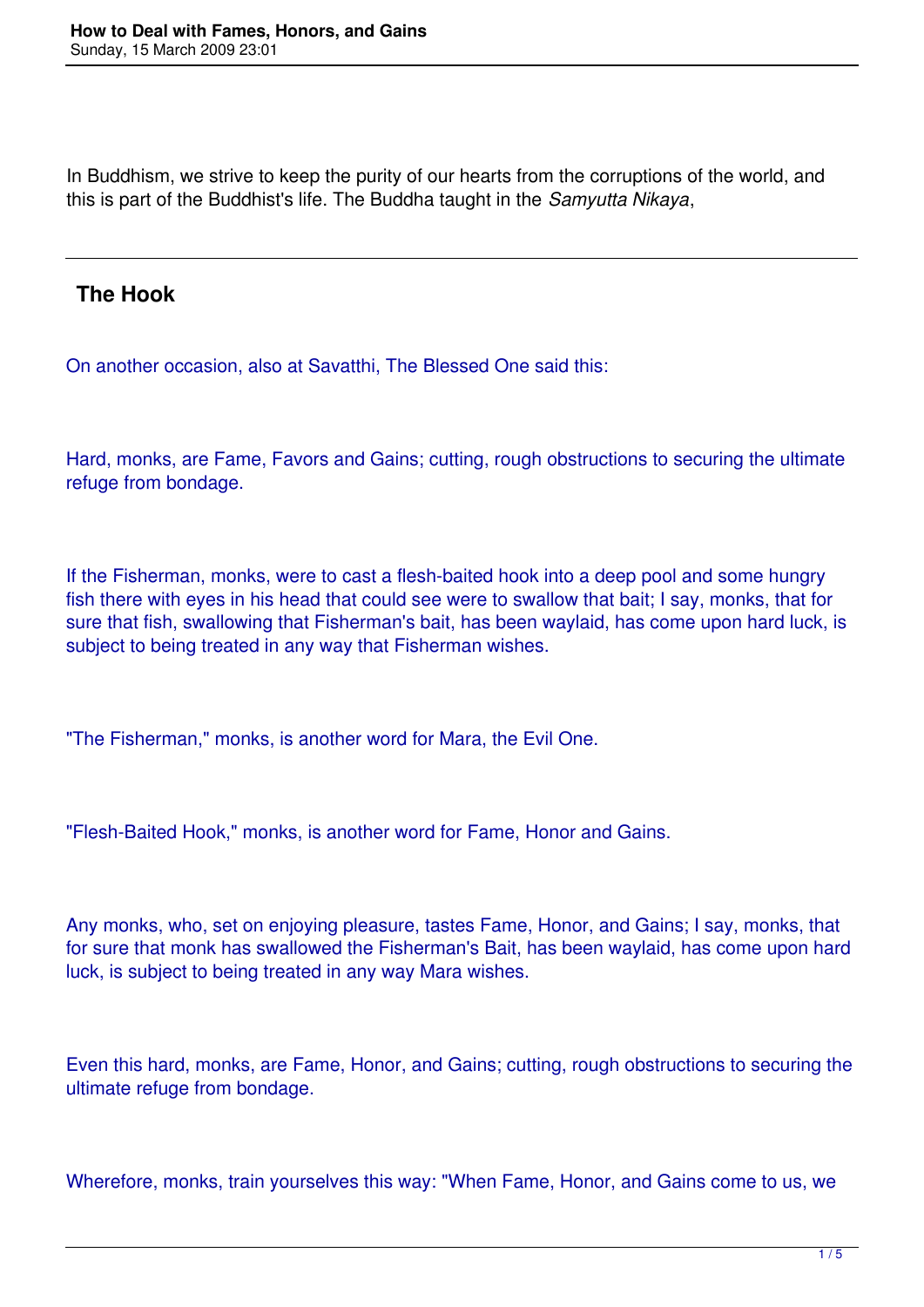will let them go, and not let them take holding in our heart."

This is the way you must train yourselves.

Fame, honor, and gains can make one's conceit grow, and lead one to pursue an end that is not conducive to the Buddha Dhamma. So all Buddhists should avoid attaching to these three elements for a better spiritual life.

The Buddha taught in the *Samyutta Nikaya*,

# **The Root of Skill Dried Up in Devadatta**

On another occasion, also at Savatthi, The Blessed One said this: Hard, monks, are Fame, Favors and Gains; cutting, rough obstructions to securing the ultimate refuge from bondage. It was because his mind was obsessed and overpowered by Fame, Favors and Gains, monks, that the root (mula) of skill dried up in Devadatta. Even this hard, monks, are Fame, Favors and Gains; cutting, rough obstructions to securing the ultimate refuge from bondage. Wherefore, monks, train yourselves this way: "When Fame, Favors and Gains come to us, we will let them go, and not let them take holding in our heart." This is the way you must train yourselves.

## **The Light of Dhamma Died Out in Devadatta**

On another occasion, also at Savatthi, The Blessed One said this: Hard, monks, are Fame, Favors and Gains; cutting, rough obstructions to securing the ultimate refuge from bondage. It was because his mind was obsessed and overpowered by Fame, Favors and Gains, monks, that Light Dhamma died out in Devadatta. Even this hard, monks, are Fame, Favors and Gains; cutting, rough obstructions to securing the ultimate refuge from bondage. Wherefore, monks, train yourselves this way: "When Fame, Favors and Gains come to us, we will let them go, and not let them take holding in our heart." This is the way you must train yourselves. **The**

## **Ruination of Devadatta**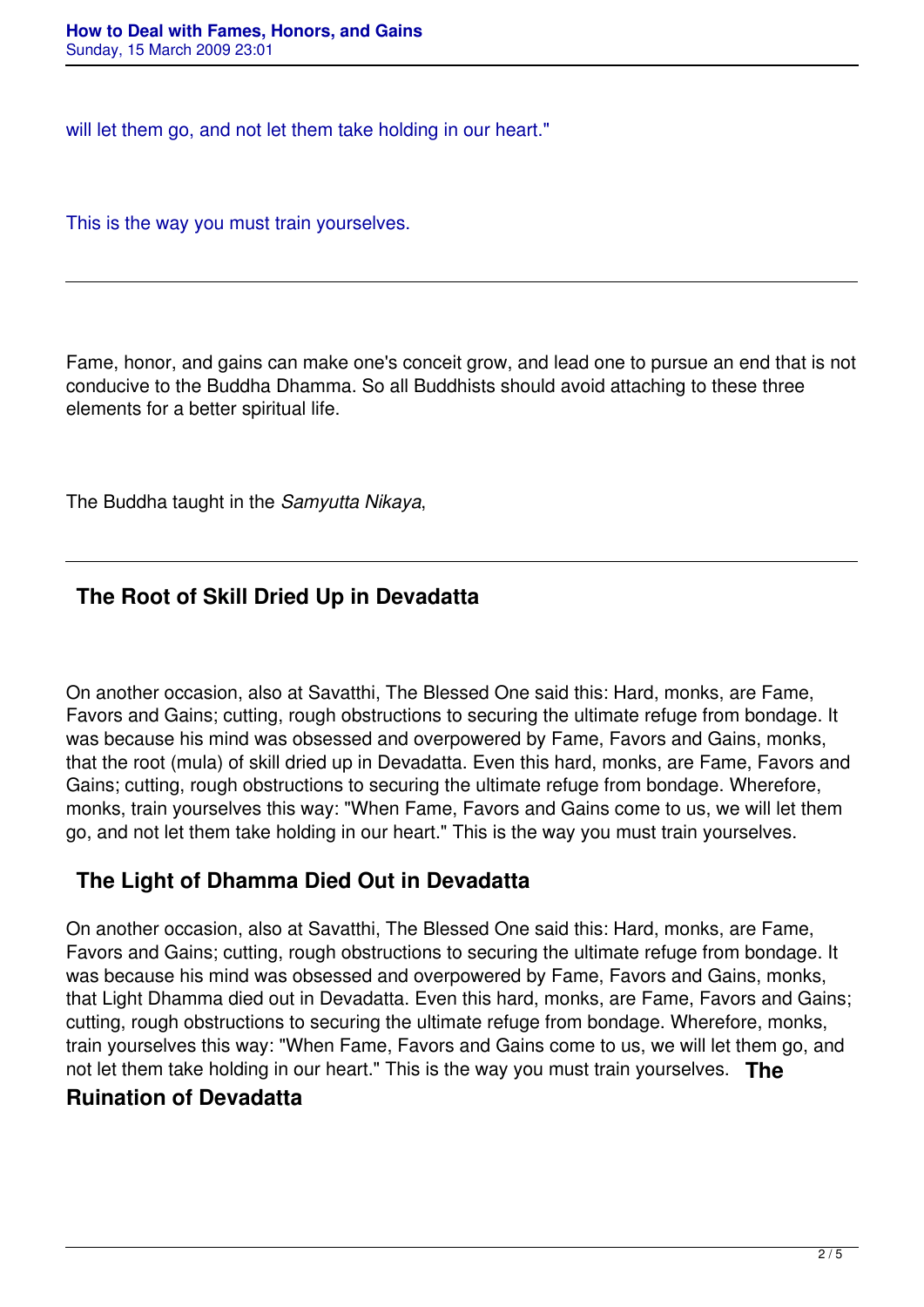Once Upon A Time the Blessed One, Rajagaha, Vulture's Peak came-a revisiting, this being at a time only shortly after Devadatta had caused a schism in the Order. There, to the monks gathered round he said: It was to the ruination of himself, monks, that Fame, Favors and Gains came to Devadatta. It was to his utter undoing, monks, that Fame, Favors and Gains came to Devadatta.

In the same way, monks, as the kadalii bears fruit to the ruination of itself, to it's utter undoing, in the same way, monks, it was to the ruination of himself that Fame, Favors and Gains came to Devadatta, it was to his utter undoing that Fame, Favors and Gains came to Devadatta. In the same way, monks, as the bamboo bears fruit to the ruination of itself, to it's utter undoing, in the same way, monks, it was to the ruination of himself that Fame Favors and Gains came to Devadatta, it was to his utter undoing that Fame, Favors and Gains came to Devadatta. In the same way, monks, as the reed bears fruit to the ruination of itself, to it's utter undoing, in the same way, monks, it was to the ruination of himself that Fame Favors and Gains came to Devadatta, it was to his utter undoing that Fame, Favors and Gains came to Devadatta. In the same way, monks, as a mule is conceived in the womb of a Donkey, it is so conceived to the ruination of the Donkey, to it's utter undoing, in the same way, monks, it was to the ruination of himself that Fame Favors and Gains came to Devadatta, it was to his utter undoing that Fame, Favors and Gains came to Devadatta. Even this hard, monks, are Fame, Favors and Gains; cutting, rough obstructions to securing the ultimate refuge from bondage. Wherefore, monks, train yourselves this way: "When Fame, Favors and Gains come to us, we will let them go, and not let them take holding in our heart." This is the way you must train yourselves.

 It's fruit the banana slays It's fruit the bamboo, it's fruit the reed Honors the bad man slays Just as mule in womb of ass **The Tortoise** 

On another occasion, also at Savatthi, The Blessed One said this:

Hard, monks, are Fame, Favors and Gains; cutting, rough obstructions to securing the ultimate refuge from bondage.

Once Upon A Time, a Long Long Time Ago, monks, a great family of turtles, used to live in a Certain Deep Pool. And there, the number one turtle says to another turtle: "Friend Turtle, such and such a place here should never be visited." But that turtle went to that place anyway, and there was pierced by The Hunter's harpoon. Then that turtle tried to return to the family and the number one turtle saw him coming from way off and said: "Hello there, friend turtle, long-time-no-see, I hope you have not been visiting that place that should never be visited?"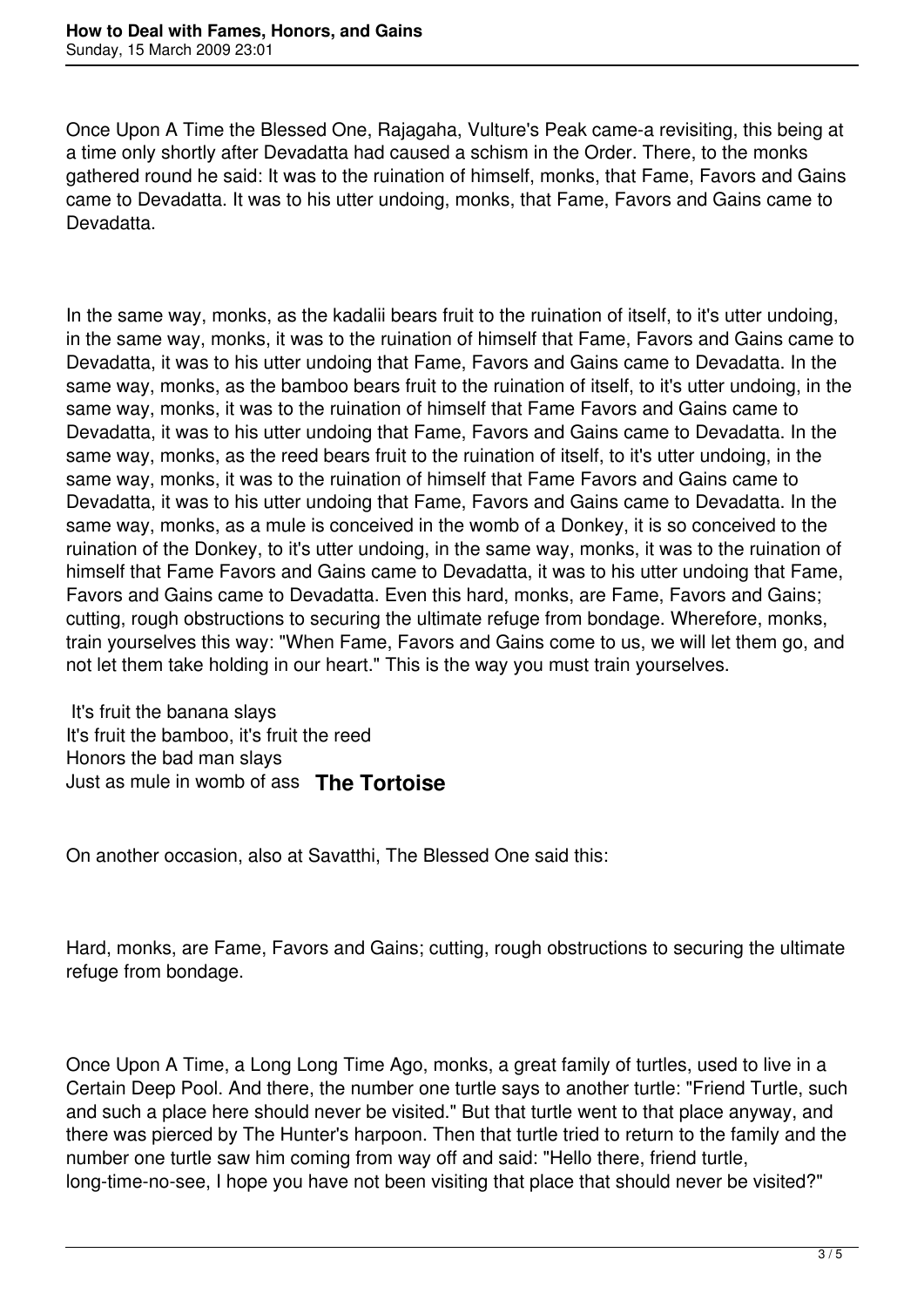"Well, yes, sir, I have visited that place," he said in reply. "Well then, friend turtle, I hope you were not pierced by The Hunter's harpoon?" And the turtle responded: "Na, I wasn't pierced, but there is this Twine that keeps trailing behind me." "Then for sure you have been pierced, friend turtle. Know that for sure you have been pierced in just such a way as your father and grandfather before you were pierced and were waylaid and came upon hard luck because of this Twine. It is time, now, for you to depart, friend turtle, for you now belong to someone else."

The Hunter, monks, is another word for Mara, The Evil One.

The Harpoon, monks, is another word for Fame, Favors and Gains.

Twine, monks, is another word for being ensnared by the enjoyment of pleasure.

Any monks, who, set on enjoying pleasure, becomes entwined in Fame, Favors and Gains; I say, monks, that for sure that monk has been pierced by the Hunter's Harpoon, has been waylaid, has come upon hard luck, is subject to being treated in any way Mara wishes.

Even this hard, monks, are Fame, Favors and Gains; cutting, rough obstructions to securing the ultimate refuge from bondage.

Wherefore, monks, train yourselves this way: "When Fame, Favors and Gains come to us, we will let them go, and not let them take lasting hold on our heart."

This is the way you must train yourselves.

## **The Long-Fleeced Nanny Goat**

On another occasion, also at Savatthi, The Blessed One said this: